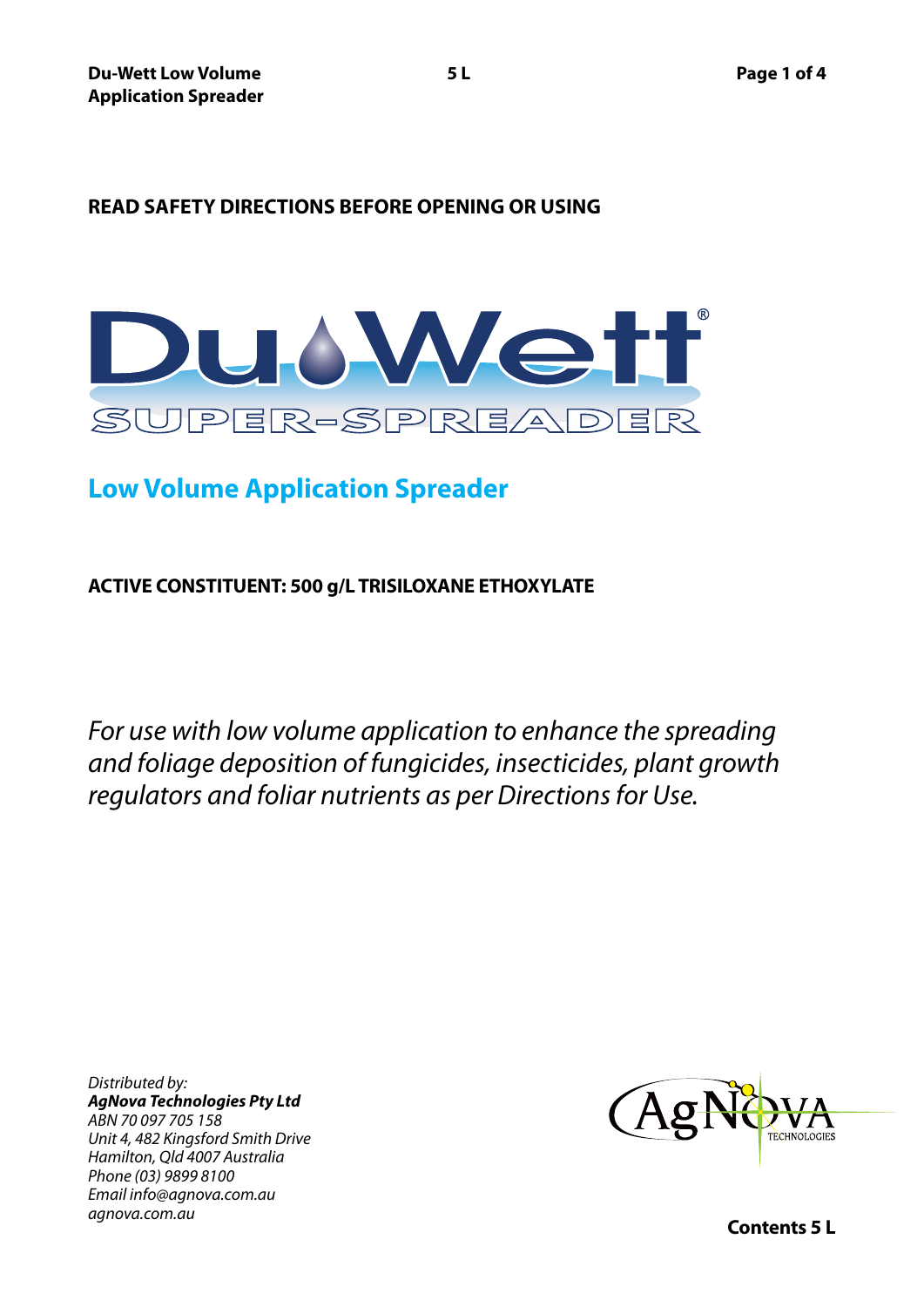# **DIRECTIONS FOR USE**

#### **RESTRAINTS**

**DO NOT** use with products where the label prohibits use of surfactants. **DO NOT** use Du-Wett<sup>®</sup> if heavy rain or overhead irrigation is expected. **DO NOT** use in dilute spraying volumes as excessive run-off may occur.

| <b>SITUATION</b>                                                                                        | <b>CROPS</b>                                                                                                | <b>RATE</b>                                                             | <b>CRITICAL COMMENTS</b>                                                                                                                                                                                                                                                                                                                                                                                                                                                                                                                                                                                                                |
|---------------------------------------------------------------------------------------------------------|-------------------------------------------------------------------------------------------------------------|-------------------------------------------------------------------------|-----------------------------------------------------------------------------------------------------------------------------------------------------------------------------------------------------------------------------------------------------------------------------------------------------------------------------------------------------------------------------------------------------------------------------------------------------------------------------------------------------------------------------------------------------------------------------------------------------------------------------------------|
| Use only with<br>Fungicides,<br>Insecticides,<br>Plant Growth<br>Regulators,<br><b>Foliar Nutrients</b> | <b>Vines</b>                                                                                                |                                                                         | NOTE: Unlike many other adjuvants, Du-Wett is applied at a per hectare                                                                                                                                                                                                                                                                                                                                                                                                                                                                                                                                                                  |
|                                                                                                         | Foliage                                                                                                     | 150-300 mL/ha                                                           | rate not at a per 100 L water rate. Adjust rates of Du-Wett and/or water<br>volumes to obtain thorough coverage.                                                                                                                                                                                                                                                                                                                                                                                                                                                                                                                        |
|                                                                                                         | <b>Bunches</b>                                                                                              | 400-600 mL/ha                                                           |                                                                                                                                                                                                                                                                                                                                                                                                                                                                                                                                                                                                                                         |
|                                                                                                         | <b>Vegetables</b>                                                                                           |                                                                         | As Du-Wett is affected by many product formulations, always refer to                                                                                                                                                                                                                                                                                                                                                                                                                                                                                                                                                                    |
|                                                                                                         | Hard to wet<br>e.g. onion                                                                                   | 150-600 mL/ha                                                           | product label compatibility section for more information. Use higher<br>rate for lower water volumes, or when more than two pesticides are<br>included in the tank mix. Increase water volume as canopy density<br>increases.<br>The performance of some products may be affected by application<br>in low volume with Du-Wett, refer to the Compatibility section of<br>this label. Du-Wett may be used with plant growth regulators in<br>Horticultural tree crops provided the PGR is suitable for use in reduced<br>spray volumes. Growers should check the performance of Du-Wett with<br>a PGR on a small scale before wider use. |
|                                                                                                         | Easy to wet                                                                                                 | 100-400 mL/ha                                                           |                                                                                                                                                                                                                                                                                                                                                                                                                                                                                                                                                                                                                                         |
| Use only with<br>Fungicides,<br>Insecticides,<br>Plant Growth<br>Regulators,<br><b>Foliar Nutrients</b> | e.g. potatoes<br>All horticultural<br>tree crops<br>including but<br>not limited to:<br>mangoes<br>avocados | 150-600 mL/ha                                                           |                                                                                                                                                                                                                                                                                                                                                                                                                                                                                                                                                                                                                                         |
|                                                                                                         | apples<br>citrus                                                                                            |                                                                         | <b>Spray Volume</b><br>Apply in spray volumes of 20-30% of the dilute spray volume (5x-3x).                                                                                                                                                                                                                                                                                                                                                                                                                                                                                                                                             |
|                                                                                                         | olives                                                                                                      | <b>Vegetables</b><br>DO NOT use in water volumes greater than 250 L/ha. |                                                                                                                                                                                                                                                                                                                                                                                                                                                                                                                                                                                                                                         |

# **NOT TO BE USED FOR ANY PURPOSE, OR IN ANY MANNER, CONTRARY TO THIS LABEL UNLESS AUTHORISED UNDER APPROPRIATE LEGISLATION.**

# **WITHHOLDING PERIOD: REFER TO THE APPROPRIATE WITHHOLDING PERIOD OF THE AGRICULTURAL CHEMICAL THAT IS TO BE MIXED WITH DU-WETT.**

# **GENERAL INSTRUCTIONS**

Du-Wett is a non-ionic organosilicone surfactant blend designed specifically for the application of fungicides, insecticides, plant growth regulators and foliar nutrients in horticultural and arable crops. Du-Wett lowers the surface tension of spray solutions well below commonly used surfactants, but, unlike most other silicone "superwetters", Du-Wett will not give unwanted stomatal infiltration when used at recommended rates. Lower surface tension will result in more effective wetting and more uniform coverage on nearly any surface. Du-Wett will also enhance the amount of product retained on the leaf surface at spraying and will enable users to greatly reduce application volumes in most situations.

Du-Wett readily disperses in spray solutions (aqueous and most non-aqueous). Du-Wett is especially suited to situations where coverage is critical and is particularly suited to low volume spraying where water coverage is a limiting factor. Use Du-Wett if the forecast for the next four days predicts dry weather or light showers. If heavy rain or overhead irrigation occurs after Du-Wett application, it may lead to pesticide loss due to runoff. In this case substitute Du-Wett for Designer\* if heavier rain or overhead irrigation is likely to occur and enhanced rainfast properties are required.

# **MIXING**

- 1. Fill spray tank half full with water and begin agitation.
- 2. If foaming is expected, add an antifoaming agent to the tank before adding the pesticides/foliar nutrients.
- 3. Add pesticides/foliar nutrients as directed on their respective labels. Maintain agitation.
- 4. Shake Du-Wett container thoroughly and add the required amount after all the pesticides/foliar nutrients are thoroughly mixed in the tank.

# **APPLICATION**

Adjust rates of Du-Wett and/or water volumes to obtain thorough coverage. Apply in spray volumes of 20-30% of the diluted spray volume (5x-3x). Optimum spreading and wetting from Du-Wett will occur between pH5 and pH9. Spray mixtures above and below these figures should be sprayed immediately or adjust the solution to within the correct range to avoid breakdown of the Du-Wett.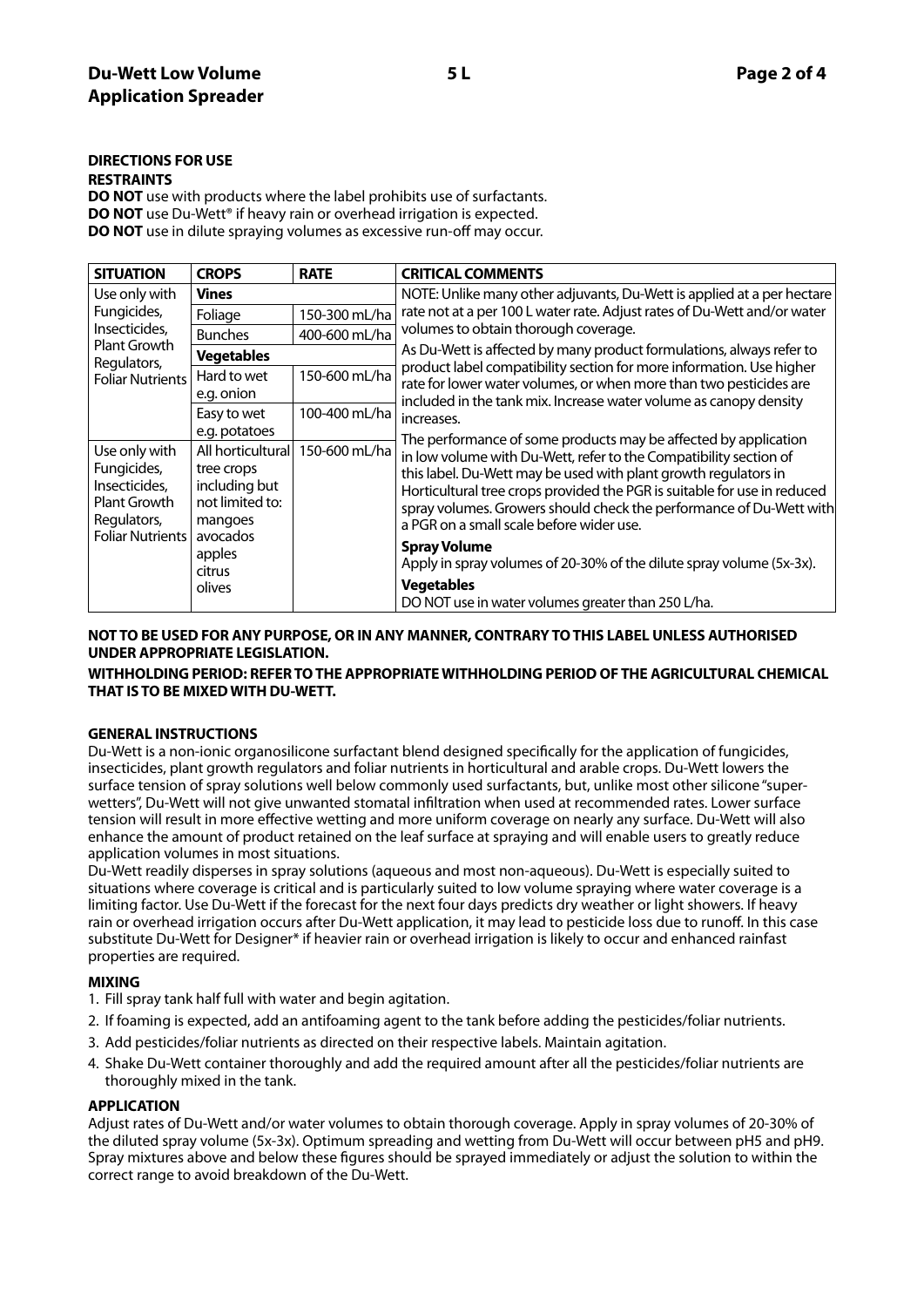# **Du-Wett Low Volume 5 L Page 3 of 4 Application Spreader**

# **COMPATIBILITY**

Du-Wett is compatible with most commonly used fungicides, insecticides, plant growth regulators and foliar nutrients provided that these products are suited to low volume application. Du-Wett should not be used with herbicides or products where the label prohibits use of surfactants. Du-Wett may be used with plant growth regulators in Horticultural tree crops provided the PGR is suitable for use in reduced spray volumes. Growers should check the performance of Du-Wett with a PGR on a small scale before wider use. Du-Wett may be used with particle film sunscreens e.g. Surround\*. DO NOT mix Du-Wett with spray oils as phytotoxicity may occur. Du-Wett will break down rapidly when mixed with highly acidic or highly alkaline chemicals and poor wetting may result. Consult your local representative for up to date information on product compatibility and spray application techniques.

#### **CAUTION**

Du-Wett has demonstrated good crop safety, however, not all plants and spray mixtures have been tested. Treatments that have a potential for phytotoxicity could be aggravated by Du-Wett. Before spraying any previously untried mixtures with Du-Wett, always test the mixture for crop safety. Before treating large areas, a small area should be tested for crop safety.

#### **PRECAUTION**

**Re-entry period:** DO NOT allow entry into treated areas until the spray has dried, unless wearing cotton overalls buttoned to the neck and wrist (or equivalent clothing) and chemical resistant gloves. Clothing must be laundered after each day's use.

#### **PROTECTION OF WILDLIFE, FISH, CRUSTACEANS AND ENVIRONMENT**

Dangerous to fish. DO NOT contaminate streams, rivers or waterways with the chemical or used containers.

#### **STORAGE AND DISPOSAL**

KEEP OUT OF REACH OF CHILDREN. Store in the closed, original container in a cool, well ventilated area. DO NOT store for prolonged periods in direct sunlight. DO NOT store below 4ºC as product will freeze. DO NOT reuse empty container. Triple rinse containers before disposal. Add rinsings to spray tank. DO NOT dispose of undiluted chemicals on site. If recycling, replace cap and return clean containers to recycler or designated collection point. If not recycling, break, crush, or puncture and deliver empty packaging to an approved waste management facility. If an approved waste management facility is not available, bury the empty packaging 500 mm below the surface in a disposal pit specifically marked and set up for this purpose clear of waterways, desirable vegetation and tree roots, in compliance with relevant local, state or territory government regulations. Do not burn empty containers or product.

# **Refillable containers**

Store in the closed original container in a cool, well-ventilated area. DO NOT store for prolonged periods in direct sunlight. Empty contents fully into application equipment. Close all valves and return to point of supply for refill or storage.

# **SAFETY DIRECTIONS**

Will irritate the skin. Will damage the eyes. Avoid contact with eyes and skin. When opening the container, mixing and loading and preparing spray, wear cotton overalls buttoned to the neck and wrist (or equivalent clothing) and elbow-length chemical resistant gloves and goggles. When using the prepared spray, wear cotton overalls buttoned to the neck and wrist (or equivalent clothing) and elbow length chemical resistant gloves. If product on skin, immediately wash area with soap and water. If product in eyes, wash it out immediately with water. Follow all safety directions and precautions for the products with which Du-Wett will be mixed. Wash hands after use. After each day's use, wash gloves, goggles and contaminated clothing.

#### **FIRST AID**

If poisoning occurs, contact a doctor or Poisons Information Centre. Phone Australia 13 11 26, New Zealand 0800 764 766.

# **SAFETY DATA SHEET**

If additional hazard information is required refer to the Safety Data Sheet. For a copy visit our website at agnova.com.au

# **CONDITIONS OF SALE**

AgNova Technologies Pty Ltd shall not be liable for any consequential or other loss or damage relating to the supply or subsequent handling or use of this product, unless such liability by law cannot be lawfully excluded or limited. All warranties, conditions or rights implied by statute or other law which may be lawfully excluded are so excluded. Where the liability of AgNova Technologies Pty Ltd for breach of any such statutory warranties and conditions cannot be lawfully excluded but may be limited to it re-supplying the product or an equivalent product or the cost of a product or an equivalent product, then the liability of AgNova Technologies Pty Ltd for any breach of such statutory warranty or condition is so limited.

®Du-Wett is a registered trademark of Elliott Chemicals Ltd used under licence by Momentive Performance Materials Inc. \*registered trademarks